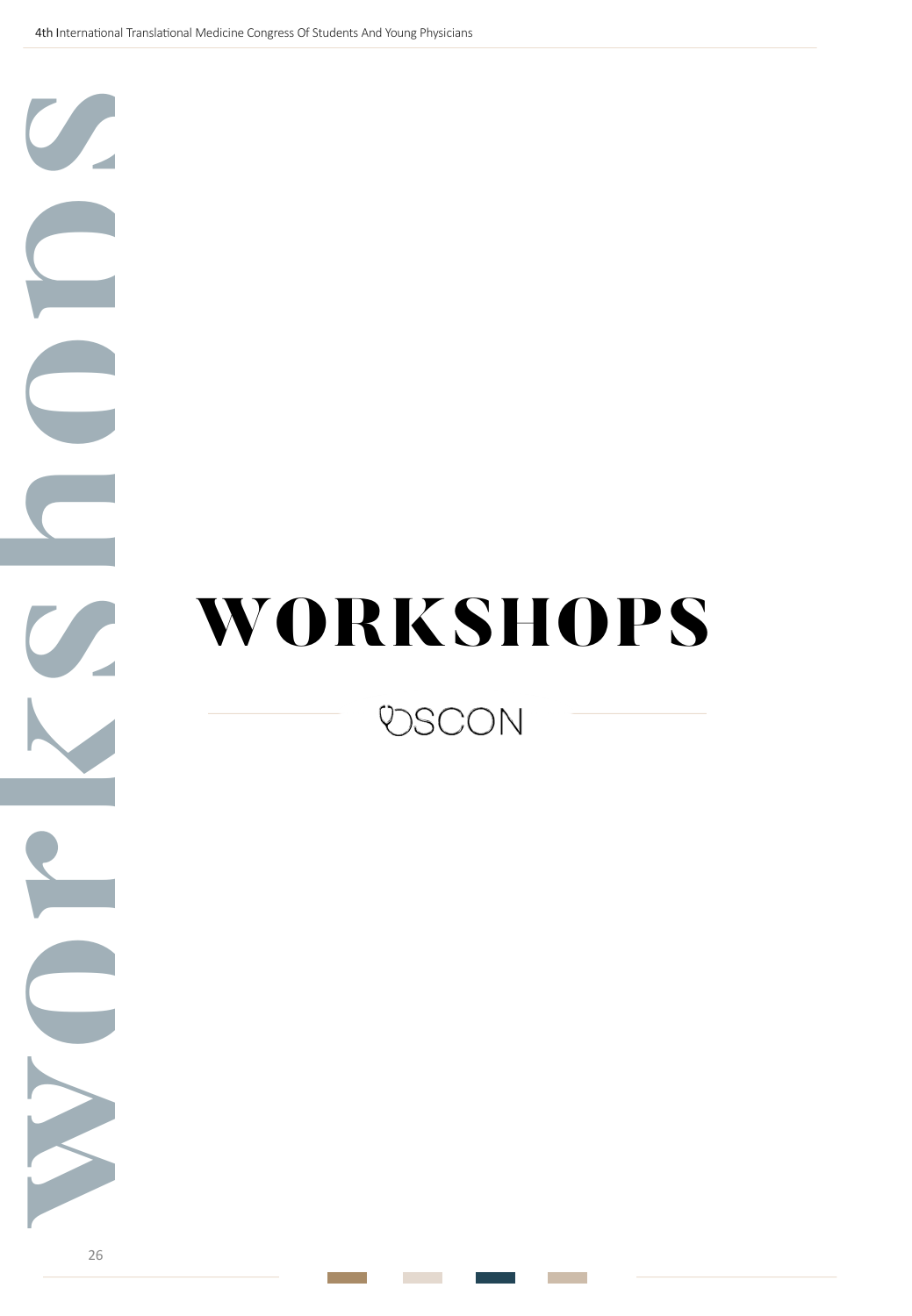# OUR DAILY SWAB

WORKSHOP LEADERS: Marko Živkov, MD; Maja Bogdan, MD, PhD; assoc. prof. Domagoj Drenjančević, MD, PhD; Monika Feher, lab. tech.

sampled by hasopharyngeal swab. Wedical practitioners must know how to<br>properly obtain nasopharyngeal swabs for COVID-19 tests. There are also other INTRODUCTION: For the last two years we are facing the Covid-19 pandemic. Molecular (PCR – polymerase chain reaction) and rapid antigen tests are the main methods of detecting SARS-CoV-2 infection. Both are usually sampled by nasopharyngeal swab. Medical practitioners must know how to types of swabs that are regularly used for the diagnosis of many infectious diseases.

WORKSHOP DESCRIPTION: This workshop will allow you to repeat your knowledge about the anatomy of the upper respiratory tract and to learn how to take a swab by yourself. All of them – nasopharyngeal, oropharyngeal, nasal, conjunctival, ear… This is a valuable skill during pandemics so don't miss the opportunity.

# PLACE THE TUBE INTO RIGHT PLACE

WORKSHOP LEADERS: Sonja Škiljić, MD; Mia Edl, Lucija Čolaković, Marko Burić

Sometimes, the tube is misplaced in the esophagus instead of the trachea.<br>Sometimes, the tube is misplaced in the esophagus instead of the trachea. INTRODUCTION: Every doctor must intubate at least once in a lifetime. To do it right, you need to know all the steps of intubation. However, it is a technique you can master only with as much practice as you can get. It is important to know how to check if we are in the right place and what to do if we are not.

WORKSHOP DESCRIPTION: It is even okay if you make a mistake, our workshop leaders will be with you every step of the way and teach you how to do it right. This is very beneficial for you because when the right time comes, you will know how to intubate and, possibly, save a life.

# ALS WITHOUT STRESS

WORKSHOP LEADERS: Nenad Nešković, MD, PhD

reversible causes of cardiac arrest? If any of the questions caught your<br>attention, don't miss this workshop! INTRODUCTION: Do you think you know everything about Basic life support (BLS)? Now it's time to upgrade! We present to you Advanced life support (ALS). How to defibrillate? What rhythms are suited for defibrillation? What medication can be used? When? Are there some attention, don't miss this workshop!

WORKSHOP DESCRIPTION: A certified ALS specialist will lead you through the Advanced life support algorithm of the European Society of Resuscitation. When you learn the basics, you will be given multiple cardiac arrest scenarios on our resuscitation doll. You will improve your skills by giving chest compressions, ventilating the patient, and recognizing which cardiac rhythm is suitable for defibrillating.

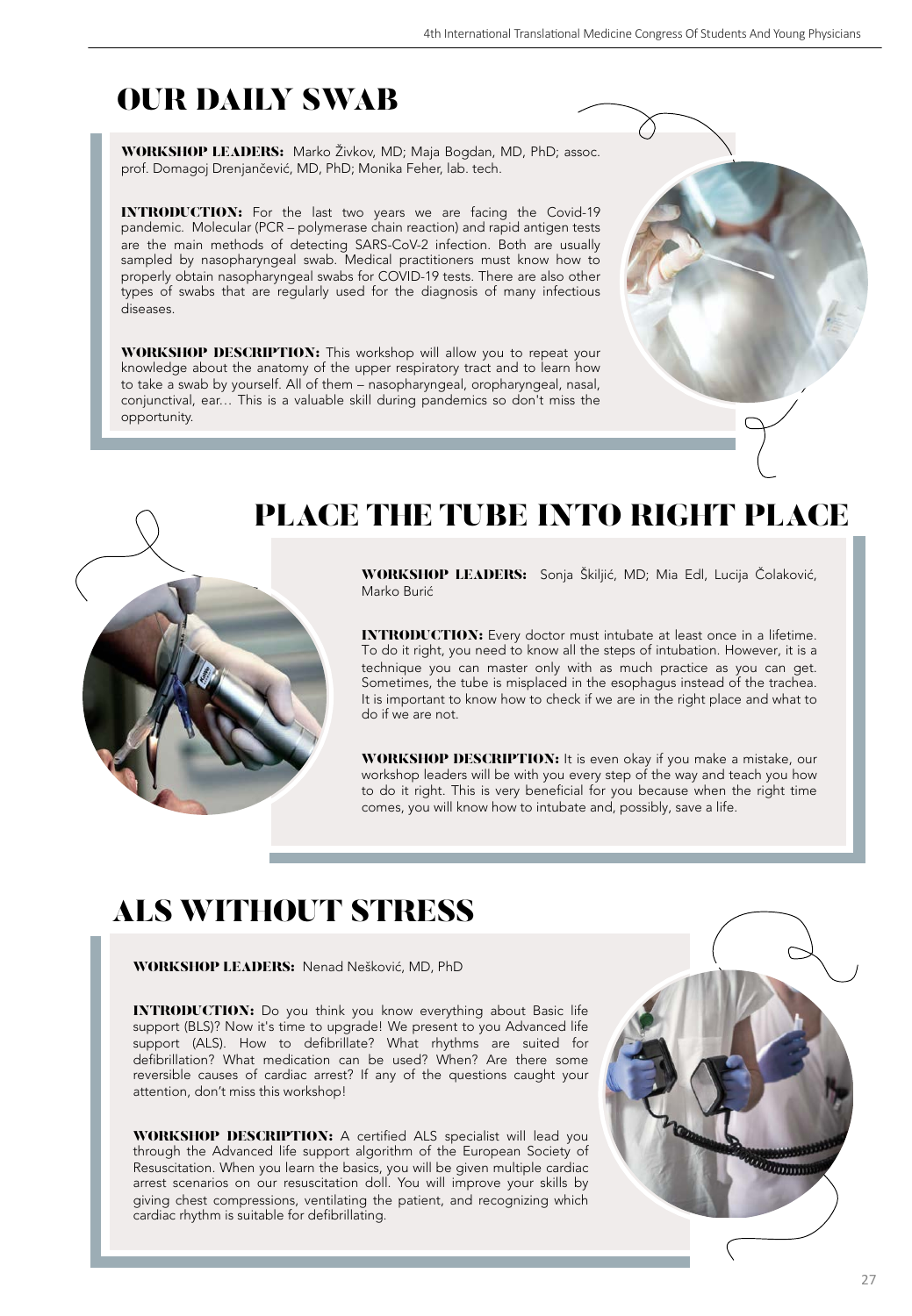#### SWEET TOOTH

WORKSHOP LEADERS: Petar Šušnjara, mag.med.lab.; prof. Ines Drenjančević, MD, PhD; Mihael Kolar; Goran Dabić

which makes developing countries even in the lead in increasing the<br>number of patients, especially due to pandemic reasons for obesity. INTRODUCTION: Diabetes is one of the leading public health challenges of modern medicine. We are witnessing very unfavorable statistics at the global level in the form of a steady increase in the number of patients, which makes developing countries even in the lead in increasing the Diabetes is one of the leading risk factors for the development of several cardiovascular diseases such as heart attack, stroke, exacerbation of peripheral arterial disease.

WORKSHOP DESCRIPTION: This workshop aims to acquaint participants with the importance of early detection of diabetes mellitus, risk factors for disease, diagnostic procedures for detection, and parameters for monitoring the course of the disease.



#### HOW TO BECOME A SUCCESSFUL VAMPIRE: A LESSON TO GO!



WORKSHOP LEADERS: Milan Arambašić, BSc; Branimir Lončarić, MSc

procedure but... what if something goes wrong? what if you miss the vein?<br>What if you don't collect enough amount of blood or if you mix blood INTRODUCTION: Venipuncture is the collection of blood from a vein which is usually done for laboratory testing. It seems like a simple procedure but... What if something goes wrong? What if you miss the vein? samples and vacutainers? Answers on this and many other questions you will be able to find out on the Venipuncture workshop!

WORKSHOP DESCRIPTION: Exercise of venipuncture on the artificial and human hand.

# DON'T BE AFRAID, LEARN FIRST AID

WORKSHOP LEADERS: Adam Šoltić, Red Cross Osijek employer; Red Cross Osijek volunteers

medicine, devices? Every citizen should be familiar with first aid<br>techniques, especially medical workers. This workshop will not only teach INTRODUCTION: During medical school, you are taught to heal people inside the hospital. But what to do in case you find yourself in an outside world, with injured people, without any medical instruments, medicine, devices? Every citizen should be familiar with first aid you the basics but give you a real-life example. You will be able to test your knowledge of first aid and try to decide in a short period.

WORKSHOP DESCRIPTION: Volunteers from Red Cross Osijek will give you a quick recap on some of the most common first aid techniques. Afterward, you will group in teams and practice first aid in live simulation - with actors and a realistic view of the injuries.

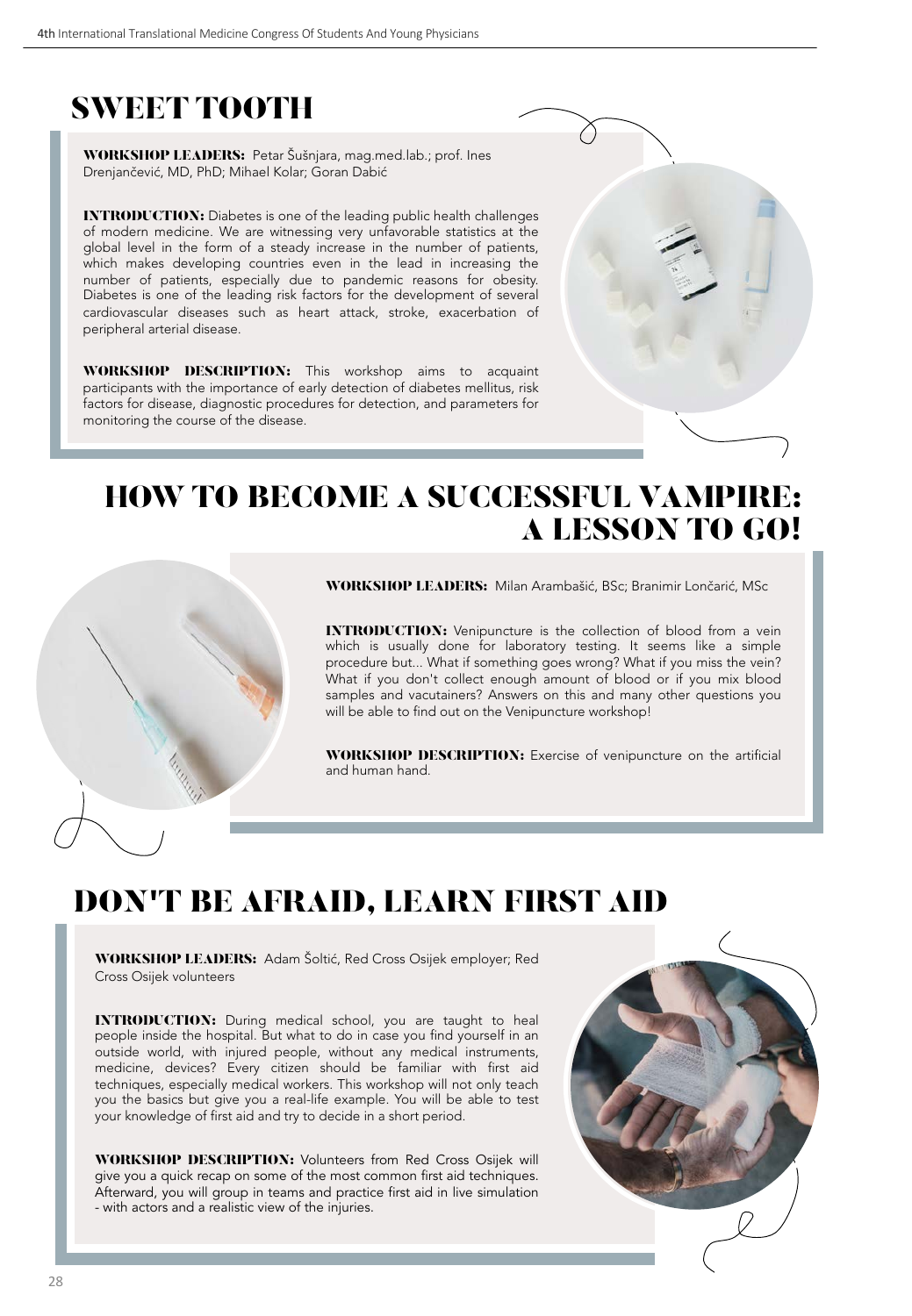# MEDICAL ETHICS IN PRACTICE

WORKSHOP LEADERS: prof. Lada Zibar, MD, PhD; Tea Štimac, MD, PhD

INTRODUCTION: The workshop will face students with real-life ethical issues in a physician's practice. The examples will be discussed within the frame of medical ethics as it is determined by the Croatian Code of Medical Ethics and Deontology. The Code is obligatory for a licensed physician practicing in Croatia. The Croatian Medical Chamber is in charge of judging potential ethical violations of the physicians. The ethical committee deals with the cases and recognizes the most frequent topics in question.

WORKSHOP DESCRIPTION: The students will be challenged with ten typical situations. Keeping a patient's secret, kind communication, informing patient, respecting patient's wishes, Bonton for critical comments of other physicians' work, being real expert witness, updating professional knowledge, etc. Each of them will be solved according to the ethical rules after an interactive argumentation. The workshop will make the students familiar with the Code of Medical Ethics and Deontology and other legal and moral principles needed for ethical performance in a physician's professional life.



# BABY STEPS



WORKSHOP LEADERS: Nora Pušeljić MD, Ema Poznić MD

the subtle indicators or changes that may be harbingers of serious<br>problems, and evaluating a plethora of clinical findings to distinguish INTRODUCTION: Systematic, accurate, ongoing physical assessment is a critical component of managing neonates across all settings. The purposes of neonatal assessment include identifying influences of the prenatal environment, evaluating a transition to extrauterine life, recognizing early the subtle indicators or changes that may be harbingers of serious between normal variations and problems. Assessment is an integral part of care planning and parent teaching.

WORKSHOP DESCRIPTION: This workshop will help you to understand the unique physical, physiologic, neurologic, and behavioral findings in the neonate and to recognize alterations and prevent or minimize effects for the little ones.

# THE (ULTRA) SOUND OF THE IV

WORKSHOP LEADERS: Ninoslava Rajc MD, Višnja Ikić MD

Ultrasonographic guidance, when equipment and trained personnel are<br>available, can facilitate peripheral vein cannulation, especially of deep, INTRODUCTION: Peripheral intravenous canulation is the most common method of obtaining vascular access and may be done by many members of the health care team. Intravenous access is crucial for the management of majority of patients presenting in emergency departments.. Ultrasonographic guidance, when equipment and trained personnel are nonpalpable veins.

WORKSHOP DESCRIPTION: During this workshop participants will practice various insertion techniques and learn how to recognize vein through palpation. We will also demonstrate ultrasound guided scan techniques. This workshop will introduce you to this this very important technique and help you apply it in the future practice.